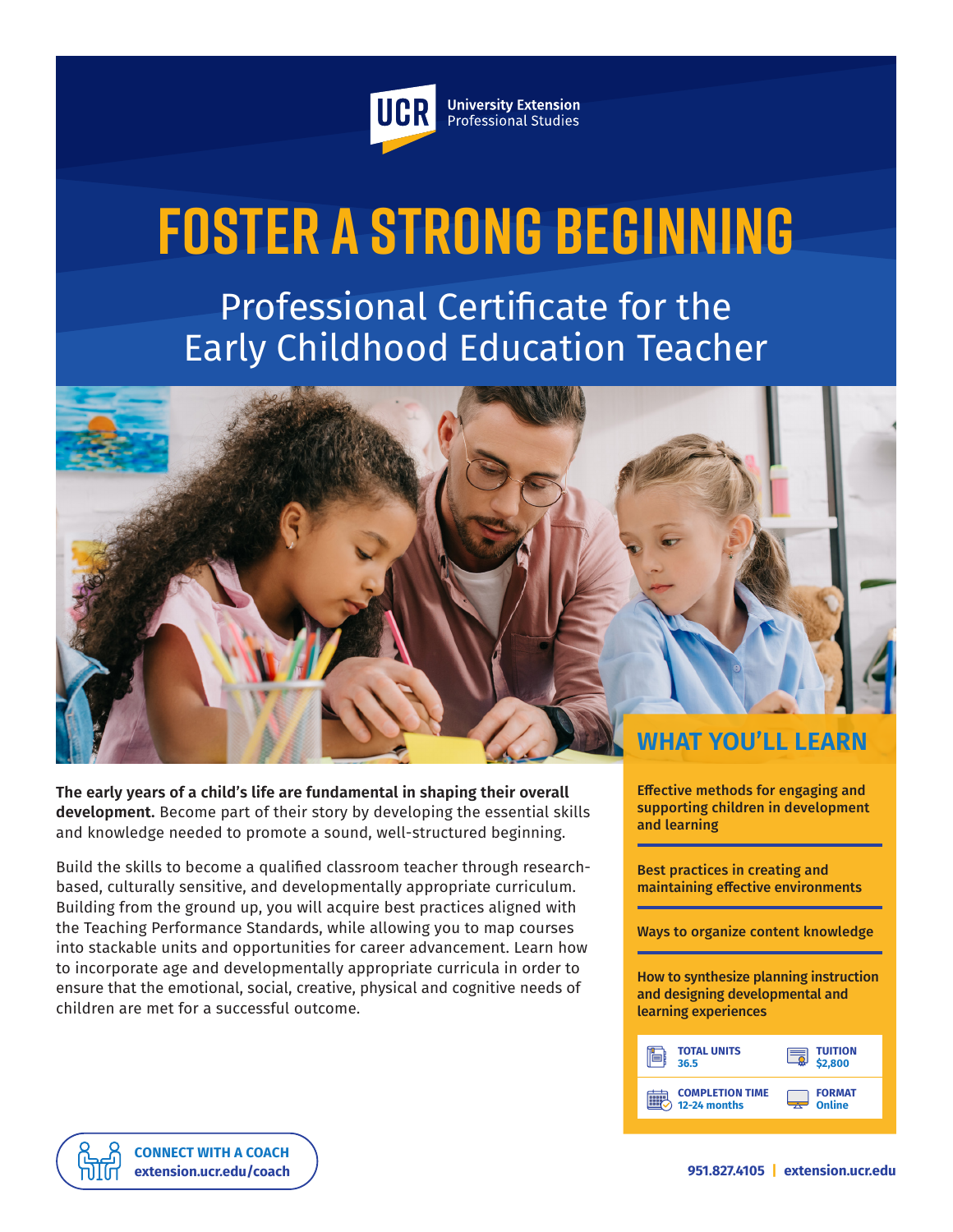**12-24 months**

**HILL** 

# **Professional Certificate for the Early Childhood Education Teacher**

## **BENEFITS OF EARNING A CERTIFICATE**

There are several reasons why, Bachelor's degree in hand, you might be considering continuing your studies. An upgraded education section on your resume can open the door to a new career, or, if you're already working, lead to a promotion and a higher salary. While you're working, going back to school is an excellent way to stay current in rapidly changing fields, or, if you've been away from the workforce for a while, to quickly get caught up in the latest trends, concepts, and advances.

While there are as many paths to follow, as there are reasons to follow them when approaching continuing education, there is enormous value in terms of time, financial investment, and personal flexibility while gaining practical training from working professionals in your industry that extends beyond the theory of the classroom and into the real world.

**Pay per individual course**

as you register.

## **PAY AS YOU GO**



#### **KEY BENEFITS INCLUDE:**

- UC quality curriculum
- Professional endorsements
- Schedule flexibility
- Variety of courses and programs
- Instruction from professional leaders in the industry

AVERAGE COURSE TUITION **\$300-350** PER (4.5 UNIT) COURSE

*\*Learn more about [tuition assistance](https://extension.ucr.edu/helpcenterstudentresources/financialandtuitionassistance).*

## **CAREER INFORMATION**



**TOTAL UNITS 36.5**

• Early Childhood Teacher

• Modify teaching methods to accommodate student needs